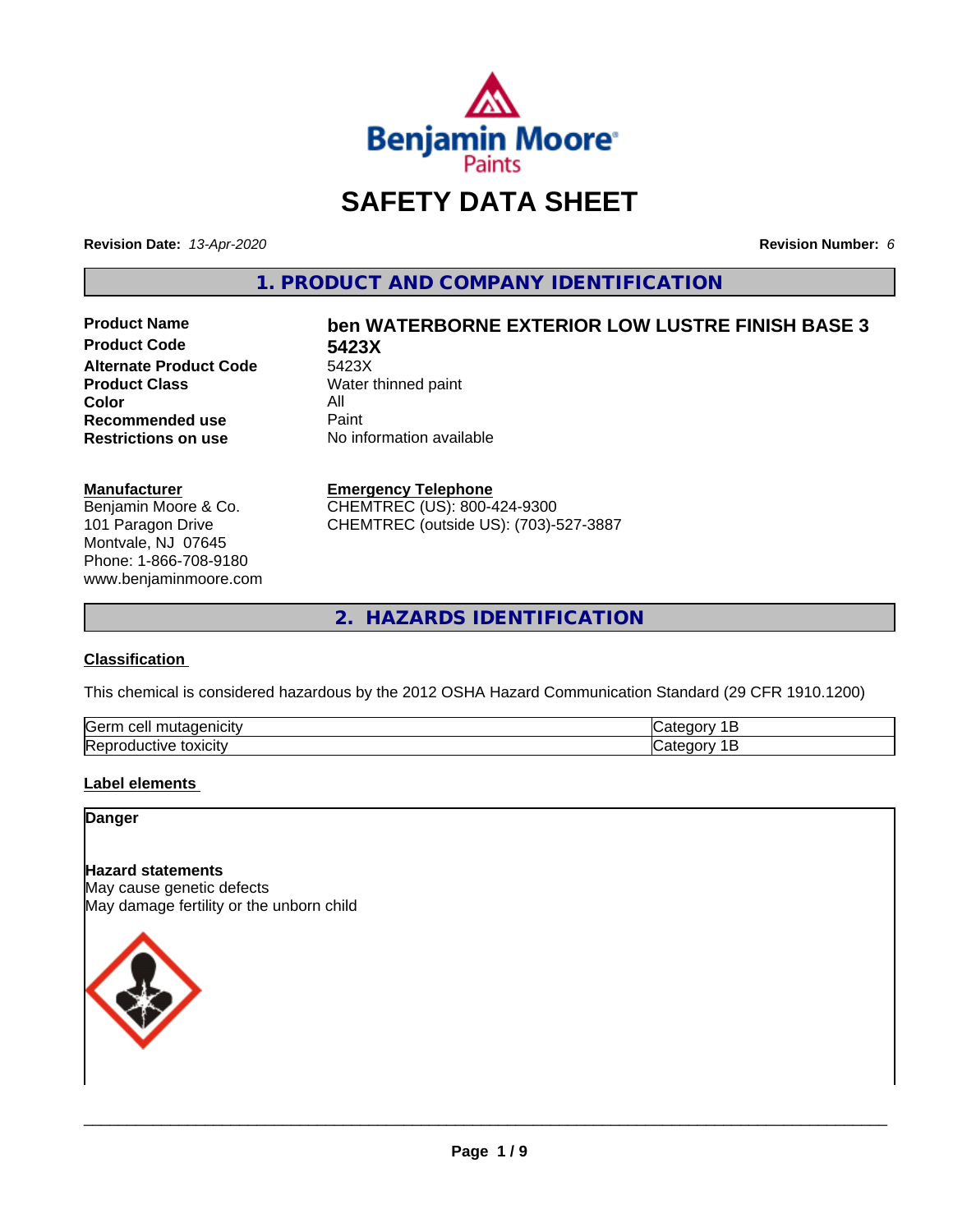**Appearance** liquid **Odor 11** Odor little or no odor

#### **Precautionary Statements - Prevention**

Obtain special instructions before use Do not handle until all safety precautions have been read and understood Use personal protective equipment as required

#### **Precautionary Statements - Response**

IF exposed or concerned: Get medical advice/attention

#### **Precautionary Statements - Storage**

Store locked up

#### **Precautionary Statements - Disposal** Dispose of contents/container to an approved waste disposal plant

#### **Hazards not otherwise classified (HNOC)**

Not applicable

#### **Other information**

No information available

#### **3. COMPOSITION INFORMATION ON COMPONENTS**

\_\_\_\_\_\_\_\_\_\_\_\_\_\_\_\_\_\_\_\_\_\_\_\_\_\_\_\_\_\_\_\_\_\_\_\_\_\_\_\_\_\_\_\_\_\_\_\_\_\_\_\_\_\_\_\_\_\_\_\_\_\_\_\_\_\_\_\_\_\_\_\_\_\_\_\_\_\_\_\_\_\_\_\_\_\_\_\_\_\_\_\_\_

| Chemical name                                | <b>CAS No.</b> | Weight-%    |
|----------------------------------------------|----------------|-------------|
| Nepheline syenite                            | 37244-96-5     | $10 - 15$   |
| Titanium dioxide                             | 13463-67-7     | - 5         |
| Zinc oxide                                   | 1314-13-2      | - 5         |
| Sodium C14-C16 olefin sulfonate              | 68439-57-6     | $0.1 - 0.5$ |
| Carbamic acid, 1H-benzimidazol-2-yl-, methyl | 10605-21-7     | $0.1 - 0.5$ |
| ester                                        |                |             |

|                                                  | 4. FIRST AID MEASURES                                                                                    |
|--------------------------------------------------|----------------------------------------------------------------------------------------------------------|
| <b>General Advice</b>                            | If symptoms persist, call a physician. Show this safety data sheet to the doctor in<br>attendance.       |
| <b>Eye Contact</b>                               | Rinse thoroughly with plenty of water for at least 15 minutes and consult a<br>physician.                |
| <b>Skin Contact</b>                              | Wash off immediately with soap and plenty of water while removing all<br>contaminated clothes and shoes. |
| <b>Inhalation</b>                                | Move to fresh air. If symptoms persist, call a physician.                                                |
| Ingestion                                        | Clean mouth with water and afterwards drink plenty of water. Consult a physician<br>if necessary.        |
| <b>Most Important</b><br><b>Symptoms/Effects</b> | None known.                                                                                              |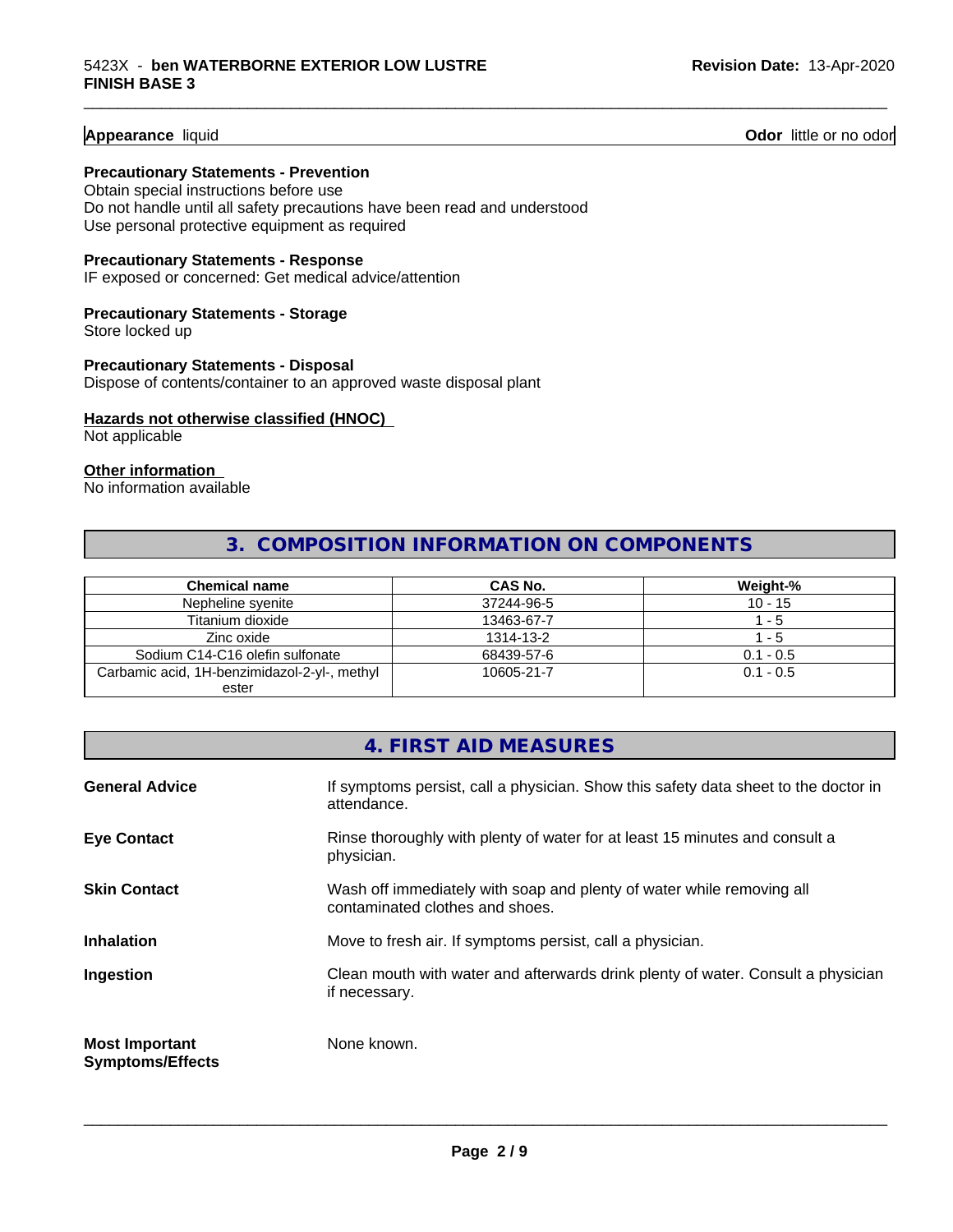| <b>Notes To Physician</b>                                                        | Treat symptomatically. |                                                                      |  |                                                                                                                 |
|----------------------------------------------------------------------------------|------------------------|----------------------------------------------------------------------|--|-----------------------------------------------------------------------------------------------------------------|
| 5. FIRE-FIGHTING MEASURES                                                        |                        |                                                                      |  |                                                                                                                 |
| <b>Suitable Extinguishing Media</b>                                              |                        | circumstances and the surrounding environment.                       |  | Use extinguishing measures that are appropriate to local                                                        |
| Protective equipment and precautions for firefighters                            |                        | and full protective gear.                                            |  | As in any fire, wear self-contained breathing apparatus<br>pressure-demand, MSHA/NIOSH (approved or equivalent) |
| <b>Specific Hazards Arising From The Chemical</b>                                |                        | Closed containers may rupture if exposed to fire or<br>extreme heat. |  |                                                                                                                 |
| <b>Sensitivity to mechanical impact</b>                                          |                        | No                                                                   |  |                                                                                                                 |
| Sensitivity to static discharge                                                  |                        | No                                                                   |  |                                                                                                                 |
| <b>Flash Point Data</b><br>Flash point (°F)<br>Flash Point (°C)<br><b>Method</b> |                        | Not applicable<br>Not applicable<br>Not applicable                   |  |                                                                                                                 |
| <b>Flammability Limits In Air</b>                                                |                        |                                                                      |  |                                                                                                                 |
| Lower flammability limit:<br><b>Upper flammability limit:</b>                    |                        | Not applicable<br>Not applicable                                     |  |                                                                                                                 |
| Health: 2<br><b>NFPA</b>                                                         | Flammability: 0        | Instability: 0                                                       |  | <b>Special: Not Applicable</b>                                                                                  |
| <b>NFPA Legend</b><br>0 - Not Hazardous                                          |                        |                                                                      |  |                                                                                                                 |

\_\_\_\_\_\_\_\_\_\_\_\_\_\_\_\_\_\_\_\_\_\_\_\_\_\_\_\_\_\_\_\_\_\_\_\_\_\_\_\_\_\_\_\_\_\_\_\_\_\_\_\_\_\_\_\_\_\_\_\_\_\_\_\_\_\_\_\_\_\_\_\_\_\_\_\_\_\_\_\_\_\_\_\_\_\_\_\_\_\_\_\_\_

- 1 Slightly
- 2 Moderate
- 3 High
- 4 Severe

*The ratings assigned are only suggested ratings, the contractor/employer has ultimate responsibilities for NFPA ratings where this system is used.*

*Additional information regarding the NFPA rating system is available from the National Fire Protection Agency (NFPA) at www.nfpa.org.*

### **6. ACCIDENTAL RELEASE MEASURES**

| <b>Personal Precautions</b>      | Avoid contact with skin, eyes and clothing. Ensure adequate ventilation.                             |
|----------------------------------|------------------------------------------------------------------------------------------------------|
| <b>Other Information</b>         | Prevent further leakage or spillage if safe to do so.                                                |
| <b>Environmental precautions</b> | See Section 12 for additional Ecological Information.                                                |
| <b>Methods for Cleaning Up</b>   | Soak up with inert absorbent material. Sweep up and shovel into suitable<br>containers for disposal. |
|                                  |                                                                                                      |

#### **7. HANDLING AND STORAGE**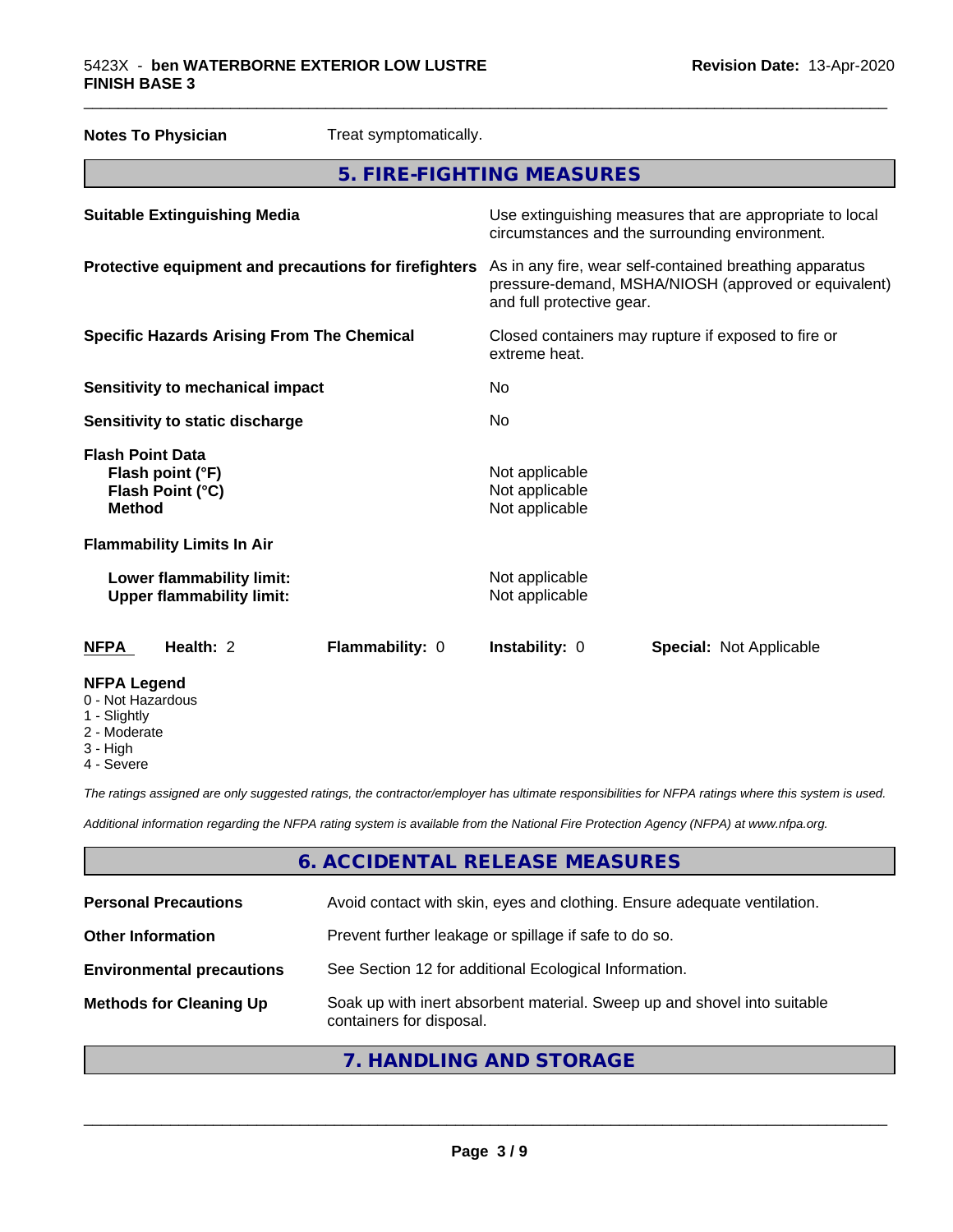| <b>Handling</b>               | Avoid contact with skin, eyes and clothing. Avoid breathing vapors, spray mists or<br>sanding dust. In case of insufficient ventilation, wear suitable respiratory<br>equipment. |
|-------------------------------|----------------------------------------------------------------------------------------------------------------------------------------------------------------------------------|
| <b>Storage</b>                | Keep container tightly closed. Keep out of the reach of children.                                                                                                                |
| <b>Incompatible Materials</b> | No information available                                                                                                                                                         |
|                               |                                                                                                                                                                                  |

\_\_\_\_\_\_\_\_\_\_\_\_\_\_\_\_\_\_\_\_\_\_\_\_\_\_\_\_\_\_\_\_\_\_\_\_\_\_\_\_\_\_\_\_\_\_\_\_\_\_\_\_\_\_\_\_\_\_\_\_\_\_\_\_\_\_\_\_\_\_\_\_\_\_\_\_\_\_\_\_\_\_\_\_\_\_\_\_\_\_\_\_\_

#### **8. EXPOSURE CONTROLS/PERSONAL PROTECTION**

#### **Exposure Limits**

| <b>Chemical name</b> | <b>ACGIH TLV</b>                                  | <b>OSHA PEL</b>           |
|----------------------|---------------------------------------------------|---------------------------|
| Titanium dioxide     | TWA: $10 \text{ mg/m}^3$                          | 15 mg/m $3$ - TWA         |
| Zinc oxide           | STEL: 10 mg/m <sup>3</sup> respirable particulate | $5 \text{ mg/m}^3$ - TWA  |
|                      | matter                                            | $15 \text{ mg/m}^3$ - TWA |
|                      | TWA: $2 \text{ mg/m}^3$ respirable particulate    |                           |
|                      | matter                                            |                           |

#### **Legend**

ACGIH - American Conference of Governmental Industrial Hygienists Exposure Limits OSHA - Occupational Safety & Health Administration Exposure Limits N/E - Not Established

| <b>Engineering Measures</b>          | Ensure adequate ventilation, especially in confined areas.                                                                                                                                                                                                                                                                                                          |
|--------------------------------------|---------------------------------------------------------------------------------------------------------------------------------------------------------------------------------------------------------------------------------------------------------------------------------------------------------------------------------------------------------------------|
| <b>Personal Protective Equipment</b> |                                                                                                                                                                                                                                                                                                                                                                     |
| <b>Eye/Face Protection</b>           | Safety glasses with side-shields.                                                                                                                                                                                                                                                                                                                                   |
| <b>Skin Protection</b>               | Protective gloves and impervious clothing.                                                                                                                                                                                                                                                                                                                          |
| <b>Respiratory Protection</b>        | Use only with adequate ventilation. In operations where exposure limits are<br>exceeded, use a NIOSH approved respirator that has been selected by a<br>technically qualified person for the specific work conditions. When spraying the<br>product or applying in confined areas, wear a NIOSH approved respirator<br>specified for paint spray or organic vapors. |
| <b>Hygiene Measures</b>              | Avoid contact with skin, eyes and clothing. Remove and wash contaminated<br>clothing before re-use. Wash thoroughly after handling.                                                                                                                                                                                                                                 |

#### **9. PHYSICAL AND CHEMICAL PROPERTIES**

| Appearance              |
|-------------------------|
| Odor                    |
| <b>Odor Threshold</b>   |
| Density (Ibs/gal)       |
| <b>Specific Gravity</b> |
| рH                      |
| <b>Viscosity (cps)</b>  |
| Solubility(ies)         |
| <b>Water solubility</b> |
| <b>Evaporation Rate</b> |
| Vapor pressure          |
| Vapor density           |

**Appearance** and the contract of the contract of the contract of the contract of the contract of the contract of the contract of the contract of the contract of the contract of the contract of the contract of the contract little or no odor **No information available Density (lbs/gal)** 9.6 - 10.0 **Specific Gravity** 1.14 - 1.20 **No information available Viscosity (cps)** No information available **No information available No information available Evaporation Rate** No information available **No information available No information available**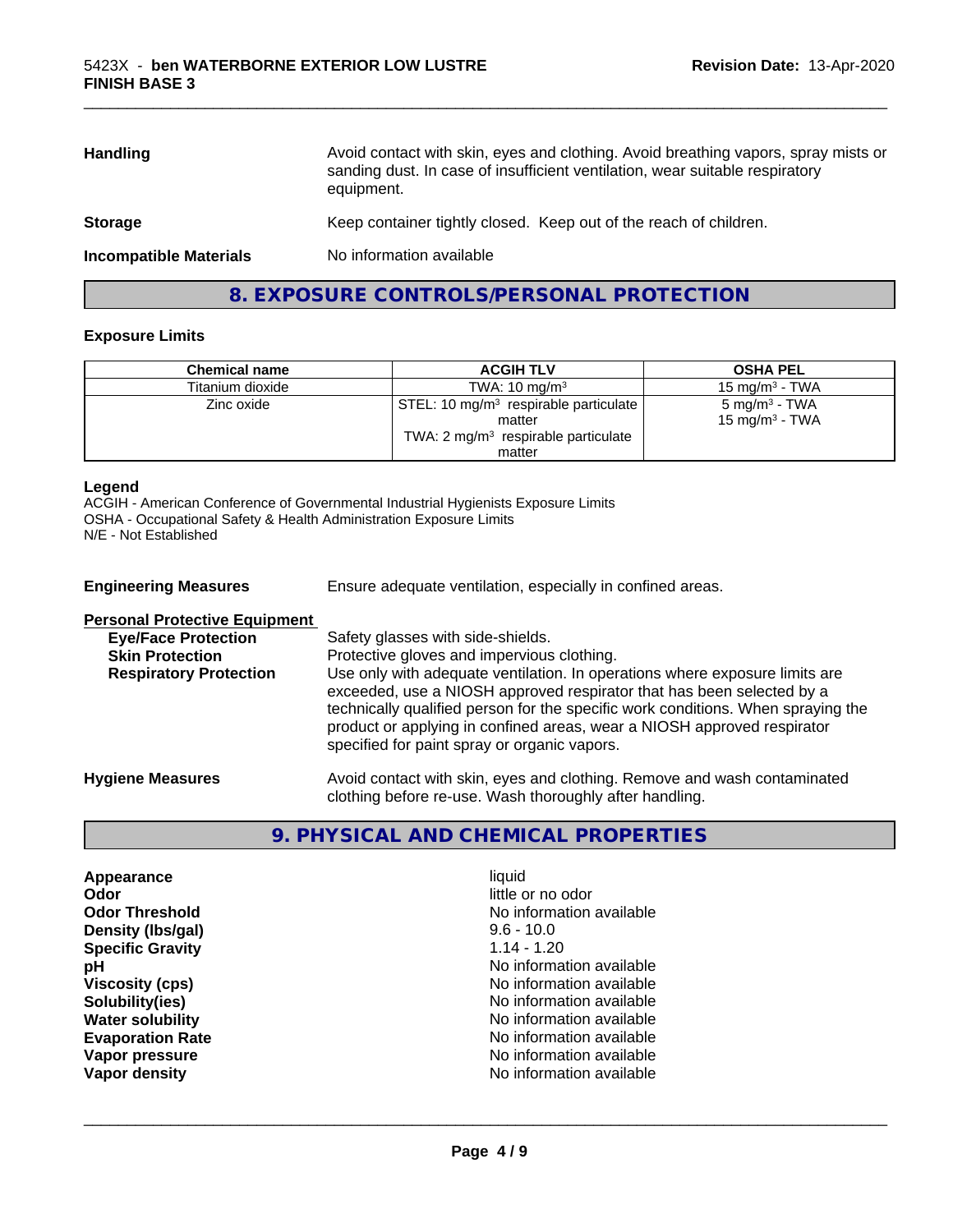| Wt. % Solids                         | $35 - 45$                |
|--------------------------------------|--------------------------|
| Vol. % Solids                        | $30 - 40$                |
| Wt. % Volatiles                      | $55 - 65$                |
| Vol. % Volatiles                     | $60 - 70$                |
| <b>VOC Regulatory Limit (g/L)</b>    | < 50                     |
| <b>Boiling Point (°F)</b>            | 212                      |
| <b>Boiling Point (°C)</b>            | 100                      |
| Freezing point (°F)                  | 32                       |
| <b>Freezing Point (°C)</b>           | 0                        |
| Flash point (°F)                     | Not applicable           |
| Flash Point (°C)                     | Not applicable           |
| <b>Method</b>                        | Not applicable           |
| Flammability (solid, gas)            | Not applicable           |
| <b>Upper flammability limit:</b>     | Not applicable           |
| Lower flammability limit:            | Not applicable           |
| Autoignition Temperature (°F)        | No information available |
| <b>Autoignition Temperature (°C)</b> | No information available |
| Decomposition Temperature (°F)       | No information available |
| Decomposition Temperature (°C)       | No information available |
| <b>Partition coefficient</b>         | No information available |
|                                      |                          |

## **10. STABILITY AND REACTIVITY**

\_\_\_\_\_\_\_\_\_\_\_\_\_\_\_\_\_\_\_\_\_\_\_\_\_\_\_\_\_\_\_\_\_\_\_\_\_\_\_\_\_\_\_\_\_\_\_\_\_\_\_\_\_\_\_\_\_\_\_\_\_\_\_\_\_\_\_\_\_\_\_\_\_\_\_\_\_\_\_\_\_\_\_\_\_\_\_\_\_\_\_\_\_

| <b>Reactivity</b>                       | Not Applicable                           |
|-----------------------------------------|------------------------------------------|
| <b>Chemical Stability</b>               | Stable under normal conditions.          |
| <b>Conditions to avoid</b>              | Prevent from freezing.                   |
| <b>Incompatible Materials</b>           | No materials to be especially mentioned. |
| <b>Hazardous Decomposition Products</b> | None under normal use.                   |
| Possibility of hazardous reactions      | None under normal conditions of use.     |

**11. TOXICOLOGICAL INFORMATION**

**Product Information**

#### **Information on likely routes of exposure**

**Principal Routes of Exposure** Eye contact, skin contact and inhalation.

**Acute Toxicity** 

**Product Information** No information available

#### **Symptoms related to the physical,chemical and toxicological characteristics**

**Symptoms** No information available

#### **Delayed and immediate effects as well as chronic effects from short and long-term exposure**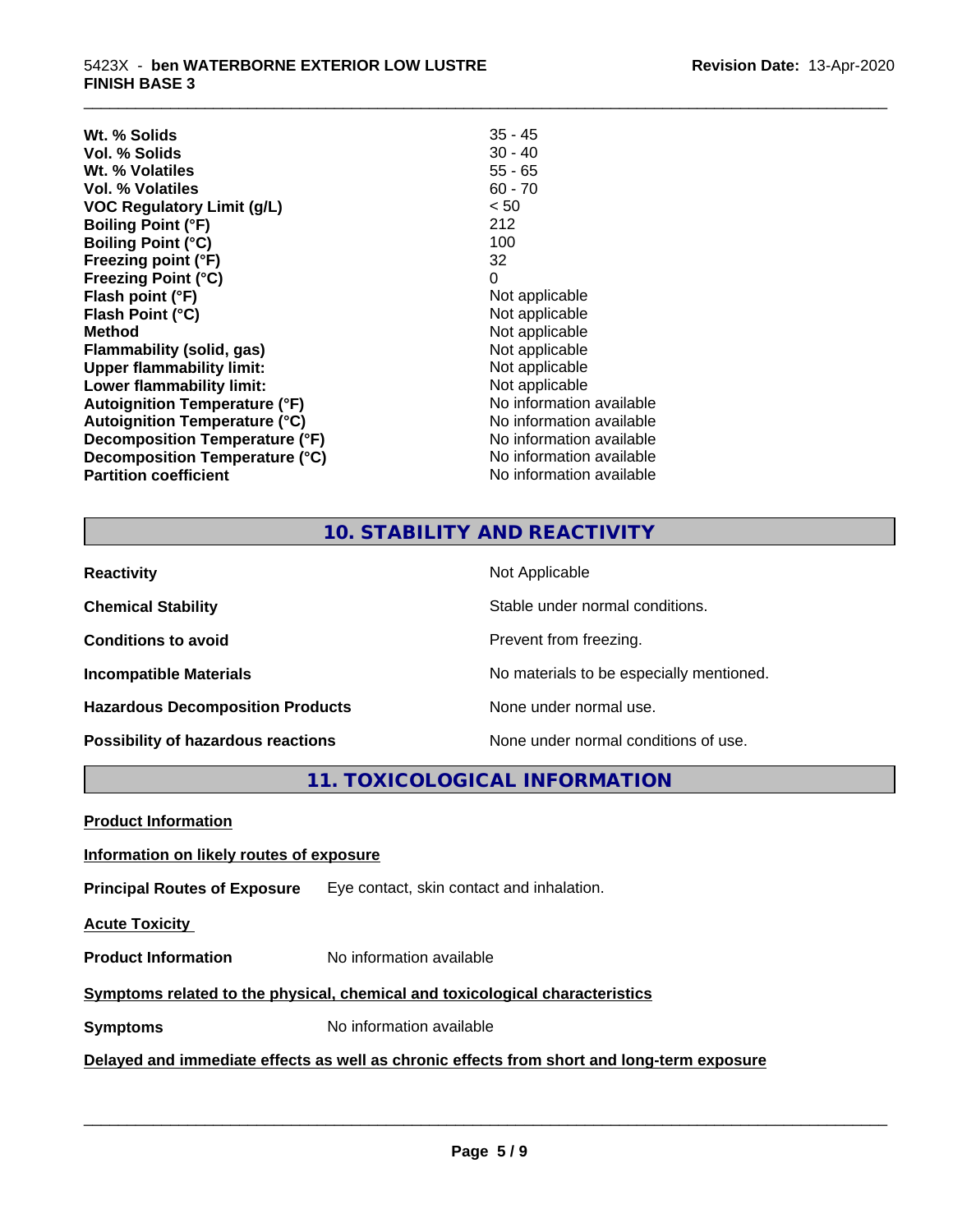| May cause slight irritation.<br>Eye contact<br>Substance may cause slight skin irritation. Prolonged or repeated contact may dry<br><b>Skin contact</b> |  |
|---------------------------------------------------------------------------------------------------------------------------------------------------------|--|
| skin and cause irritation.                                                                                                                              |  |
|                                                                                                                                                         |  |
| May cause irritation of respiratory tract.<br><b>Inhalation</b>                                                                                         |  |
| Ingestion may cause gastrointestinal irritation, nausea, vomiting and diarrhea.<br>Ingestion                                                            |  |
| No information available<br><b>Sensitization</b>                                                                                                        |  |
| No information available.<br><b>Neurological Effects</b>                                                                                                |  |
| Suspected of causing genetic defects.<br><b>Mutagenic Effects</b>                                                                                       |  |
| May damage fertility or the unborn child.<br><b>Reproductive Effects</b>                                                                                |  |
| No information available.<br><b>Developmental Effects</b>                                                                                               |  |
| No information available.<br><b>Target organ effects</b>                                                                                                |  |
| <b>STOT - single exposure</b><br>No information available.                                                                                              |  |
| <b>STOT - repeated exposure</b><br>No information available.                                                                                            |  |
| Other adverse effects<br>No information available.                                                                                                      |  |
| No information available<br><b>Aspiration Hazard</b>                                                                                                    |  |

#### **Numerical measures of toxicity**

**The following values are calculated based on chapter 3.1 of the GHS document**

**ATEmix (oral)** 119577 mg/kg

#### **Component Information**

| Chemical name                         | Oral LD50             | Dermal LD50                         | Inhalation LC50 |
|---------------------------------------|-----------------------|-------------------------------------|-----------------|
| Titanium dioxide                      | $> 10000$ mg/kg (Rat) |                                     |                 |
| 13463-67-7                            |                       |                                     |                 |
| Zinc oxide                            | $> 5000$ mg/kg (Rat)  |                                     |                 |
| 1314-13-2                             |                       |                                     |                 |
| Sodium C14-C16 olefin sulfonate       | $= 2220$ mg/kg (Rat)  | $> 740$ mg/kg (Rabbit)              |                 |
| 68439-57-6                            |                       |                                     |                 |
| Carbamic acid.                        | $>$ 5050 mg/kg (Rat)  | $> 10000$ mg/kg (Rabbit) = 2 g/kg ( |                 |
| [1H-benzimidazol-2-yl-, methyl ester] | $= 6400$ mg/kg (Rat)  | $Rat$ = 8500 mg/kg (Rabbit)         |                 |
| 10605-21-7                            |                       |                                     |                 |

#### **Chronic Toxicity**

#### **Carcinogenicity**

*The information below indicateswhether each agency has listed any ingredient as a carcinogen:.*

| <b>Chemical</b><br>name            | <b>IARC</b>                                | <b>NTP</b> | ດເ⊔າ<br>∪אח |
|------------------------------------|--------------------------------------------|------------|-------------|
|                                    | .<br>クロ<br>Human<br>Possible<br><u>_ _</u> |            | ∟isted      |
| .<br><br>dioxide<br><b>itanium</b> | Carcinogen                                 |            |             |

• Although IARC has classified titanium dioxide as possibly carcinogenic to humans (2B), their summary concludes: "No significant exposure to titanium dioxide is thought to occur during the use of products in which titanium dioxide is bound to other materials, such as paint."

#### **Legend**

IARC - International Agency for Research on Cancer NTP - National Toxicity Program OSHA - Occupational Safety & Health Administration

**12. ECOLOGICAL INFORMATION**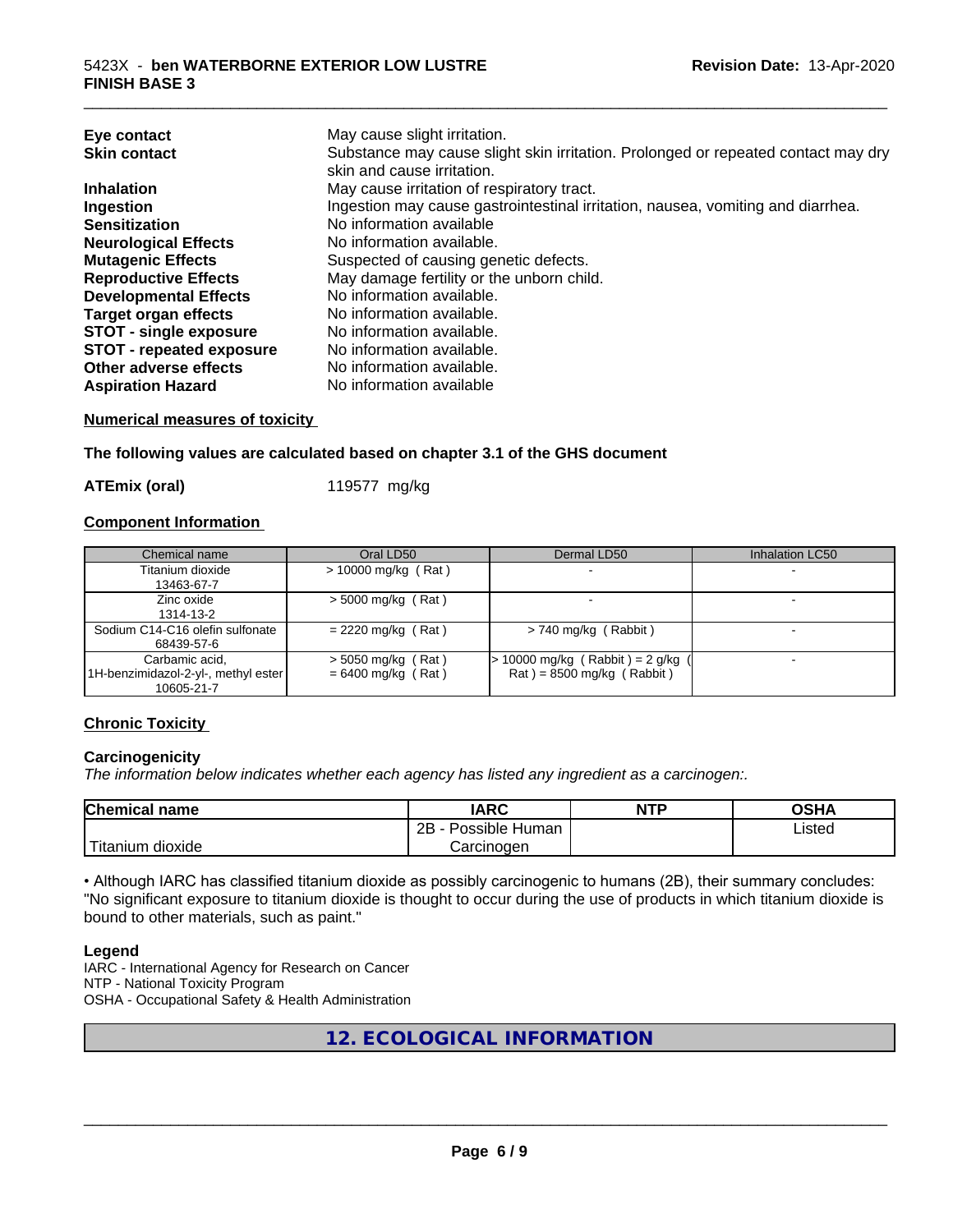#### **Ecotoxicity Effects**

The environmental impact of this product has not been fully investigated.

#### **Product Information**

#### **Acute Toxicity to Fish**

No information available

#### **Acute Toxicity to Aquatic Invertebrates**

No information available

#### **Acute Toxicity to Aquatic Plants**

No information available

#### **Persistence / Degradability**

No information available.

#### **Bioaccumulation**

No information available.

#### **Mobility in Environmental Media**

No information available.

#### **Ozone**

No information available

#### **Component Information**

#### **Acute Toxicity to Fish**

Titanium dioxide  $LC50:$  > 1000 mg/L (Fathead Minnow - 96 hr.) Carbamic acid, 1H-benzimidazol-2-yl-, methyl ester LC50: 1.5 mg/L (Rainbow Trout - 96 hr.)

#### **Acute Toxicity to Aquatic Invertebrates**

Carbamic acid, 1H-benzimidazol-2-yl-, methyl ester LC50: 0.22 mg/L (water flea - 48 hr.)

#### **Acute Toxicity to Aquatic Plants**

No information available

#### **13. DISPOSAL CONSIDERATIONS**

**Waste Disposal Method** Dispose of in accordance with federal, state, and local regulations. Local requirements may vary, consult your sanitation department or state-designated environmental protection agency for more disposal options.

 $\overline{\phantom{a}}$  ,  $\overline{\phantom{a}}$  ,  $\overline{\phantom{a}}$  ,  $\overline{\phantom{a}}$  ,  $\overline{\phantom{a}}$  ,  $\overline{\phantom{a}}$  ,  $\overline{\phantom{a}}$  ,  $\overline{\phantom{a}}$  ,  $\overline{\phantom{a}}$  ,  $\overline{\phantom{a}}$  ,  $\overline{\phantom{a}}$  ,  $\overline{\phantom{a}}$  ,  $\overline{\phantom{a}}$  ,  $\overline{\phantom{a}}$  ,  $\overline{\phantom{a}}$  ,  $\overline{\phantom{a}}$ 

\_\_\_\_\_\_\_\_\_\_\_\_\_\_\_\_\_\_\_\_\_\_\_\_\_\_\_\_\_\_\_\_\_\_\_\_\_\_\_\_\_\_\_\_\_\_\_\_\_\_\_\_\_\_\_\_\_\_\_\_\_\_\_\_\_\_\_\_\_\_\_\_\_\_\_\_\_\_\_\_\_\_\_\_\_\_\_\_\_\_\_\_\_

#### **14. TRANSPORT INFORMATION**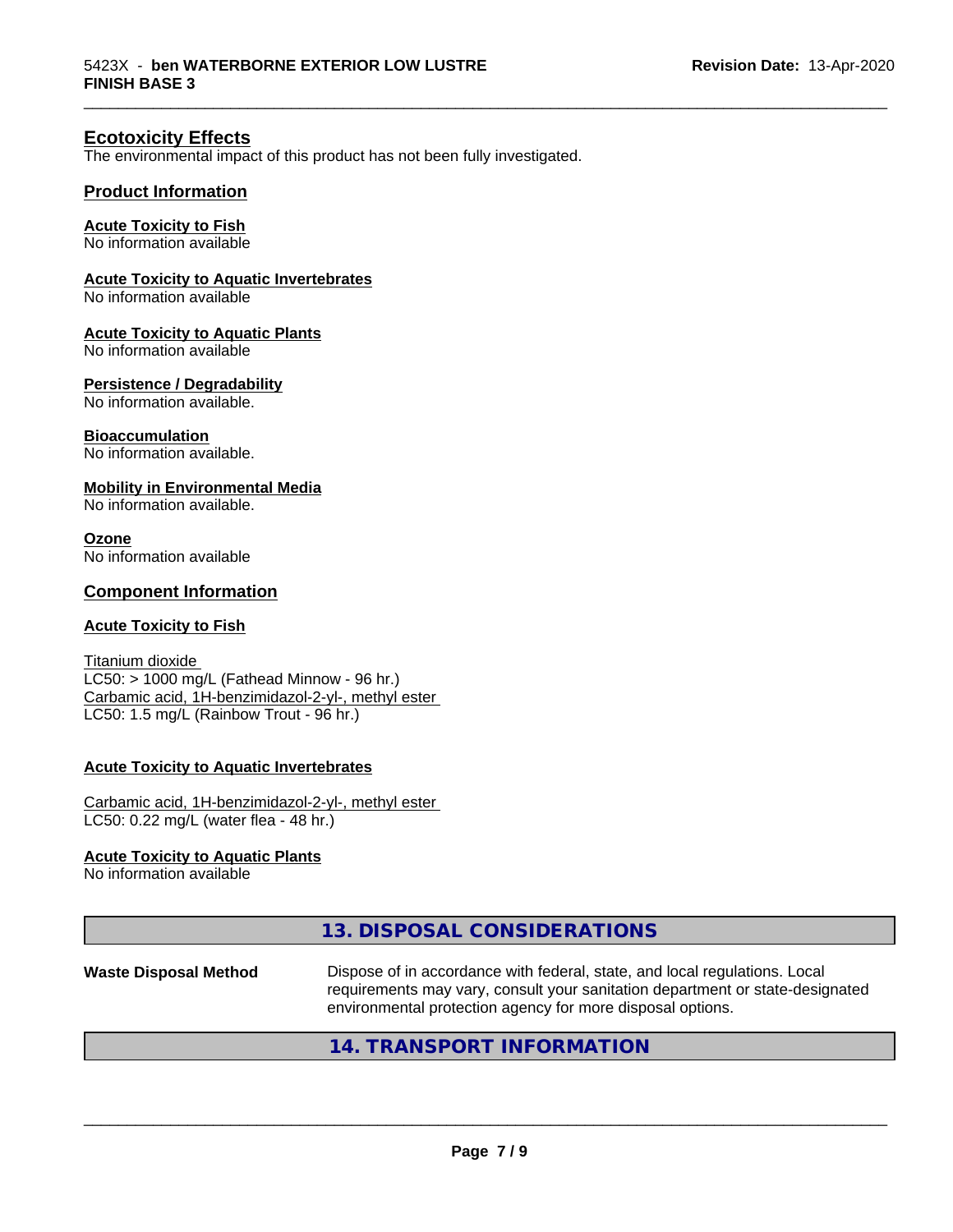| <b>DOT</b>         | Not regulated                     |  |
|--------------------|-----------------------------------|--|
| <b>ICAO / IATA</b> | Not regulated                     |  |
| <b>IMDG / IMO</b>  | Not regulated                     |  |
|                    | <b>15. REGULATORY INFORMATION</b> |  |

#### **International Inventories**

| <b>TSCA: United States</b> | Yes - All components are listed or exempt. |
|----------------------------|--------------------------------------------|
| DSL: Canada                | Yes - All components are listed or exempt. |

#### **Federal Regulations**

| SARA 311/312 hazardous categorization |     |  |
|---------------------------------------|-----|--|
| Acute health hazard                   | Nο  |  |
| Chronic Health Hazard                 | Yes |  |
| Fire hazard                           | Nο  |  |
| Sudden release of pressure hazard     | Nο  |  |
| Reactive Hazard                       | No  |  |

#### **SARA 313**

Section 313 of Title III of the Superfund Amendments and Reauthorization Act of 1986 (SARA). This product contains a chemical or chemicals which are subject to the reporting requirements of the Act and Title 40 of the Code of Federal Regulations, Part 372:

| Chemical name | CAS No.  | Weight-% | <b>CERCLA/SARA 313</b><br>(de minimis concentration) |
|---------------|----------|----------|------------------------------------------------------|
| Zinc oxide    | 314-13-2 | - 5      |                                                      |

#### **Clean Air Act,Section 112 Hazardous Air Pollutants (HAPs) (see 40 CFR 61)**

This product contains the following HAPs:

*None*

#### **US State Regulations**

#### **California Proposition 65**

**A** WARNING: Cancer and Reproductive Harm– www.P65warnings.ca.gov

#### **State Right-to-Know**

| Chemical<br>name     | ،۱۱eatt<br>ма<br>…ad∪⊓us <del>c</del> us | . Jersev<br><b>New</b> | <b>`nsvlvania</b> |
|----------------------|------------------------------------------|------------------------|-------------------|
| litanium<br>dioxide  |                                          |                        |                   |
| $\! -$<br>Zinc oxide |                                          |                        |                   |